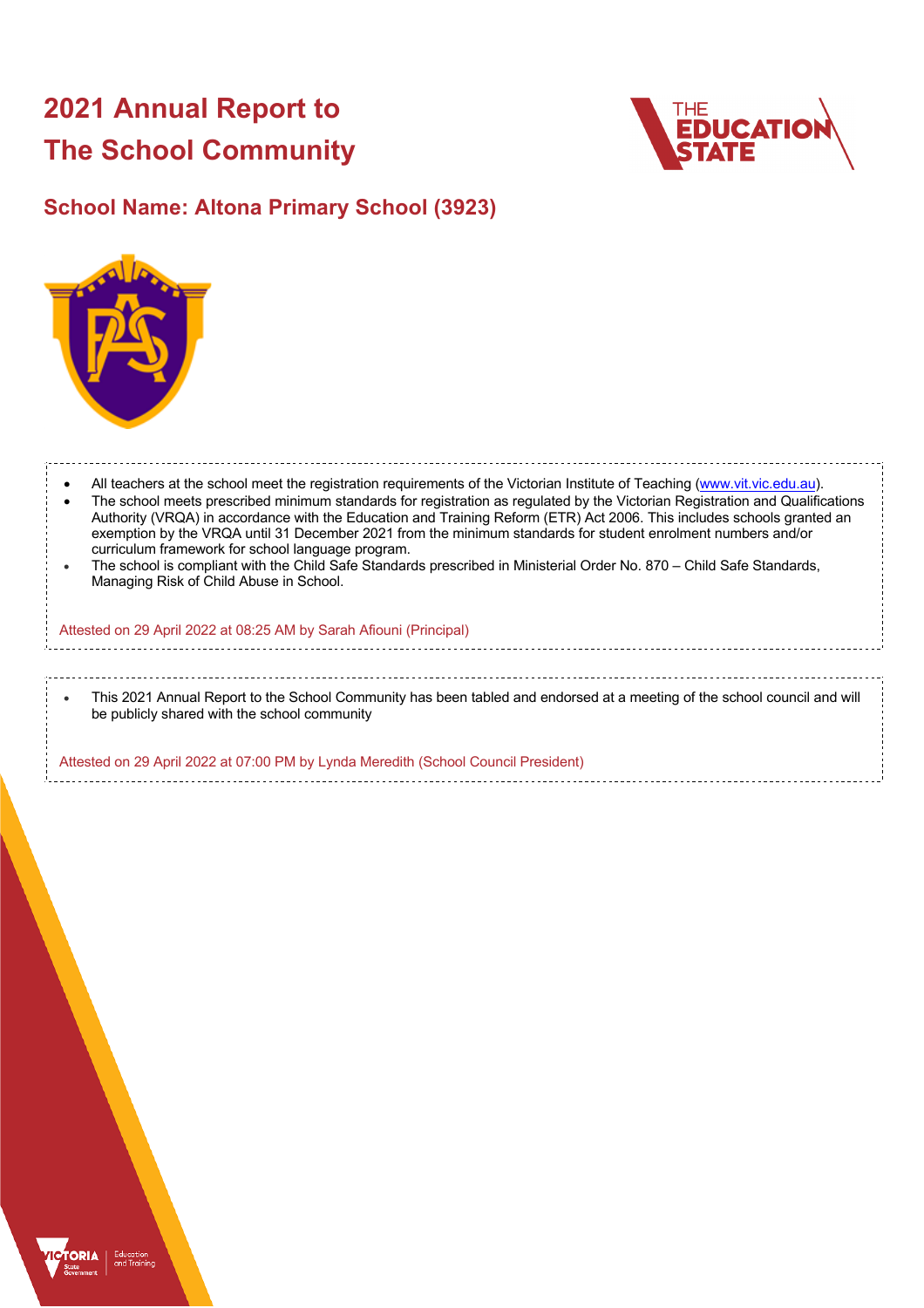

## How to read the Annual Report

## What does the *'About Our School'* commentary section of this report refer to?

The 'About our school' commentary provides a brief background on the school, an outline of the school's performance over the year and future directions.

The 'School Context' describes the school's vision, values and purpose. Details include the school's geographic location, size and structure, social characteristics, enrolment characteristics and special programs.

The 'Framework for Improving Student Outcomes (FISO)' section includes the improvement initiatives the school has selected and the progress they have made towards achieving them through the implementation of their School Strategic Plan and Annual Implementation Plan.

## What does the *'Performance Summary'* section of this report refer to?

The Performance Summary includes the following:

#### **School Profile**

- student enrolment information
- the school's 'Student Family Occupation and Education' category
- a summary of parent responses in the Parent Opinion Survey, shown against the statewide average for Primary schools
- school staff responses in the area of School Climate in the School Staff Survey, shown against the statewide average for Primary schools

#### **Achievement**

- English and Mathematics for Teacher Judgements against the curriculum
- English and Mathematics for National Literacy and Numeracy tests (NAPLAN).

#### **Engagement**

Student attendance at school

#### **Wellbeing**

Student responses to two areas in the Student Attitudes to School Survey:

- Sense of Connectedness
- Management of Bullying

Results are displayed for the latest year and the average of the last four years (where available). As NAPLAN tests were not conducted in 2020, the NAPLAN 4-year average is the average of 2018, 2019 and 2021 data in the 2021 Performance Summary.

### Considering COVID-19 when interpreting the Performance Summary

The Victorian community's experience of COVID-19, including remote and flexible learning, had a significant impact on normal school operations in 2020 and 2021. This impacted the conduct of assessments and surveys. Readers should be aware of this when interpreting the Performance Summary.

For example, in 2020 and 2021 school-based surveys ran under changed circumstances, and NAPLAN was not conducted in 2020. Absence and attendance data during this period may have been influenced by local processes and procedures adopted in response to remote and flexible learning.

Schools should keep this in mind when using this data for planning and evaluation purposes.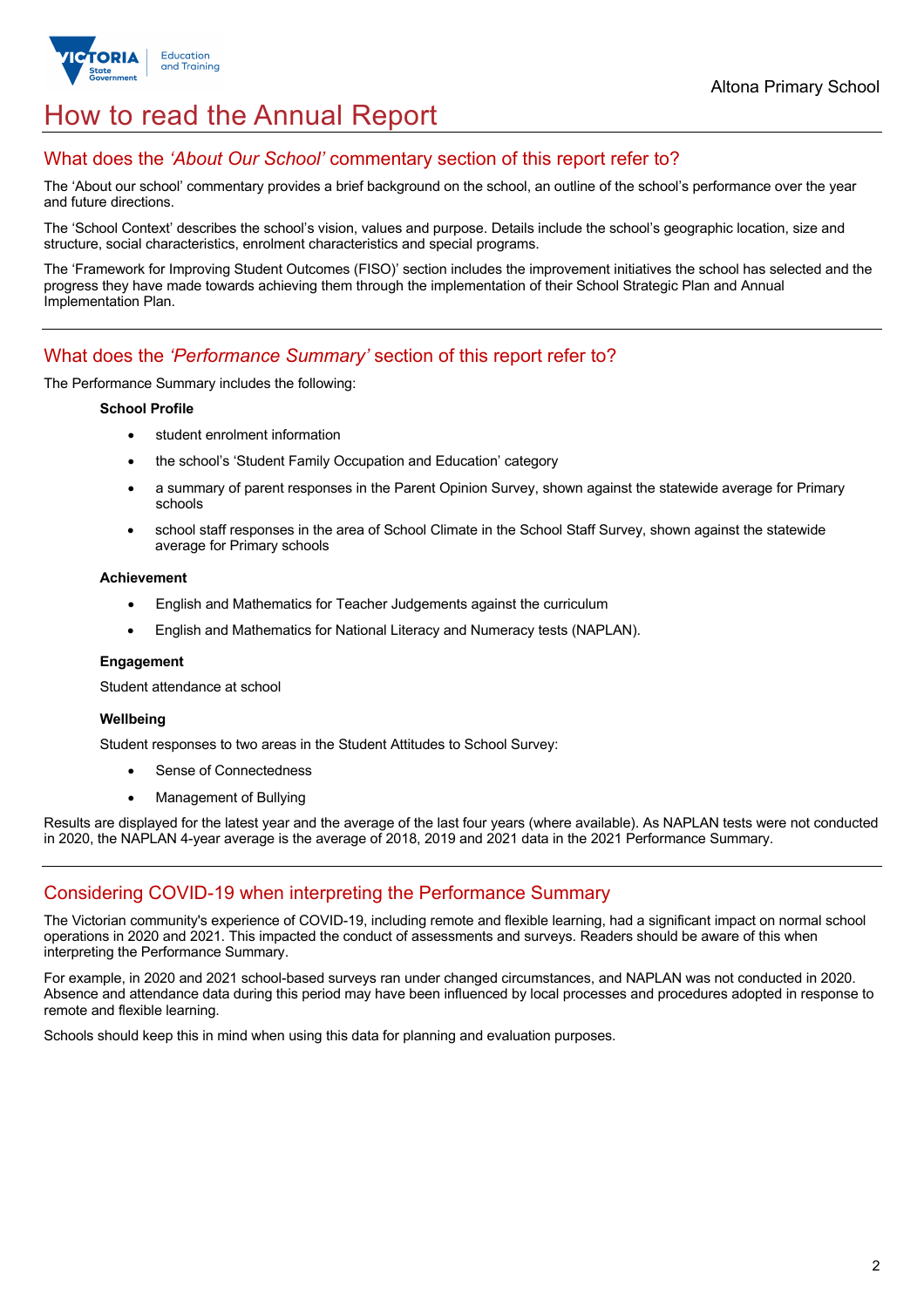

## How to read the Annual Report (continued)

#### What do *'Similar Schools'* refer to?

Similar Schools are a group of Victorian government schools with similar characteristics to the school.

This grouping of schools has been created by comparing each school's socio-economic background of students, the number of non-English speaking students and the school's size and location.

## What does *'NDP'* or '*NDA*' mean?

'NDP' refers to no data being published for privacy reasons or where there are insufficient underlying data. For example, very low numbers of participants or characteristics that may lead to identification will result in an 'NDP' label.

'NDA' refers to no data being available. Some schools have no data for particular measures due to low enrolments. There may be no students enrolled in some year levels, so school comparisons are not possible.

Note that new schools only have the latest year of data and no comparative data from previous years. The Department also recognises unique circumstances in Specialist, Select Entry, English Language, Community Schools and schools that changed school type recently, where school-to-school comparisons are not appropriate.

## What is the *'Victorian Curriculum'*?

The Victorian Curriculum F–10 sets out what every student should learn during his or her first eleven years of schooling. The curriculum is the common set of knowledge and skills required by students for life-long learning, social development and active and informed citizenship.

The Victorian Curriculum is assessed through teacher judgements of student achievement based on classroom learning.

The curriculum has been developed to ensure that school subjects and their achievement standards enable continuous learning for all students, including students with disabilities.

The 'Towards Foundation Level Victorian Curriculum' is integrated directly into the curriculum and is referred to as 'Levels A to D'.

'Levels A to D' may be used for students with disabilities or students who may have additional learning needs. These levels are not associated with any set age or year level that links chronological age to cognitive progress (i.e., there is no age expected standard of achievement for 'Levels A to D').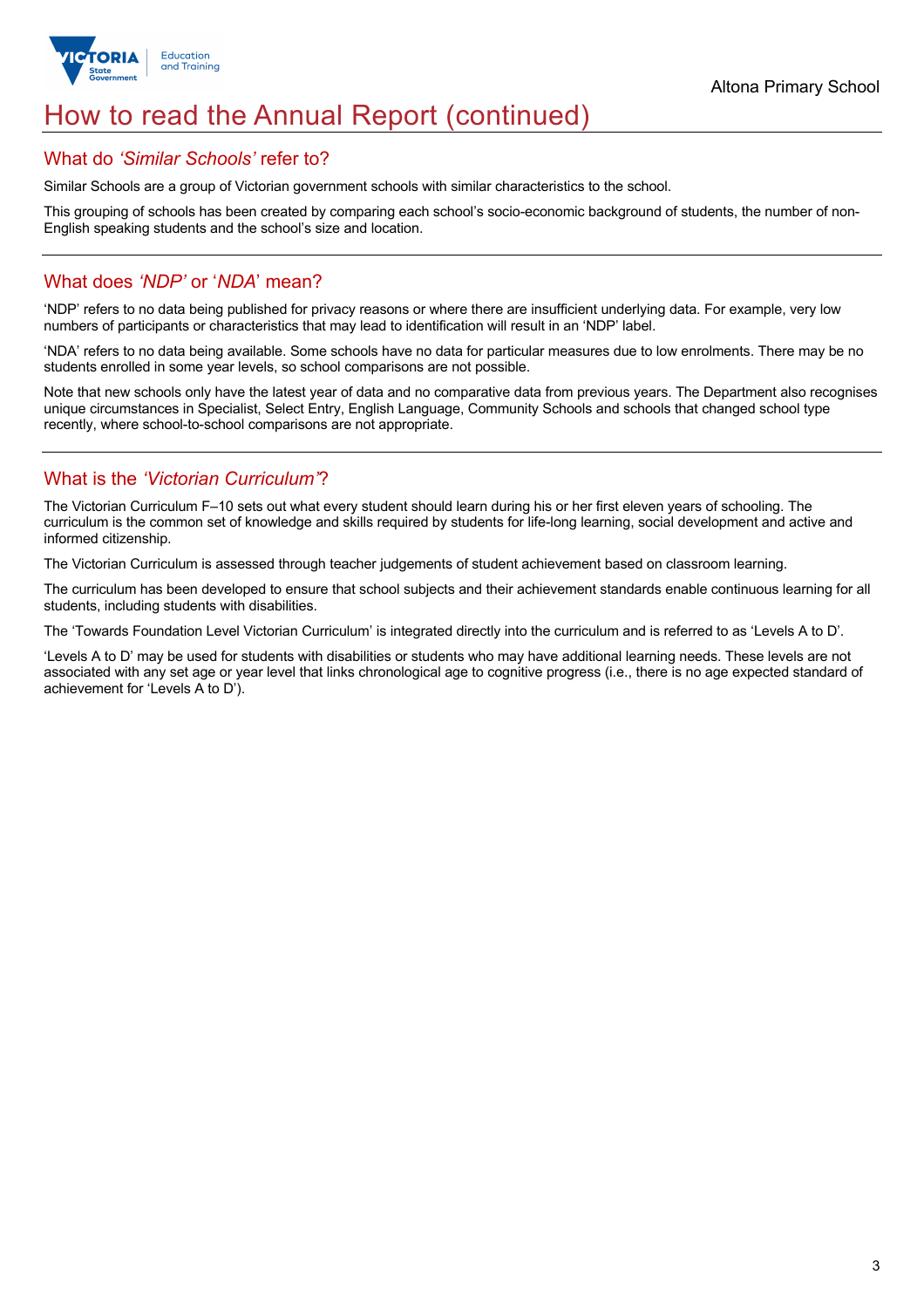

## **About Our School**

## School context

Altona Primary School is located in the Hobson's Bay Municipality in the South-Western Region and has proudly been providing public education since 1915. The school has a proven history of learning growth, a positive school culture and strong community connections.

The vision at Altona Primary School is to provide a positive, challenging, innovative, caring and safe environment for our children, enabling them to learn academically, creatively, socially and emotionally in all aspects of life. We aim to achieve the best possible outcomes for all students within a vibrant, dynamic and nurturing learning environment.

Students engage in a literacy and numeracy curriculum that is differentiated based on needs, along with a specialist program consisting of Physical Education, ICT, Music, Art and Auslan as an additional language. Our learners embody the school values of respect, resilience, responsibility, collaboration, gratitude and aspiration.

A school review was completed early in 2021, at which time, the school had 602 students enrolled from Prep to Year 6 across 26 classes. Throughout the year, the impacts of Covid-19 and ongoing periods of lockdown saw a reduction in enrolments, with several families choosing to move to regional locations, interstate and overseas. By the end of the school year, approximately 575 students were enrolled.

The staffing profile in 2021 consisted of 2.7 Principal class, 2 Leading Teachers, 2 Learning Specialists, the equivalent of 31.8 full time teaching staff (including 1.6 FTE allocated to the Tutor Learning Initiative), 6 Education Support staff, 1 Business Manager, 3 administration staff and 1 technical support staff. The school had 6 ATSI students, however no staff were Aboriginal or Torres Strait Islander.

The school is proud of its achievements over the course of another challenging year in education. The support and engagement of the parent body continued to reflect the strong community spirit and the strong partnerships between School Council, the Friends and Families Committee and the wider school community.

## Framework for Improving Student Outcomes (FISO)

Altona PS commenced 2021 with a School Review, which identified the Key Improvement Strategies within the Strategic Plan. A focus on 'building a whole school approach to curriculum and instruction' and 'building the school as a Professional Learning Community (PLC)' guided the allocation of resources in pursuit of improving literacy and numeracy, student engagement and wellbeing.

Through the year, teachers effectively engaged in PLCs with an emphasis on using student data to review and refine their practice. Through observations and professional learning, the school's instructional model was defined and documented, resulting in greater consistency of practice across the school. The role of the School Improvement Team was developed and allowed for a refinement of teacher professional learning.

Periods of remote learning, brought about by state-wide lockdowns due to Covid-19, meant that associated strategies, actions and measures of success in the Annual Implementation Plan needed to be modified to suit the changing context. Whilst the focus remained on optimising student achievement, staff and leadership needed to reprioritise and adapt to support learning from home.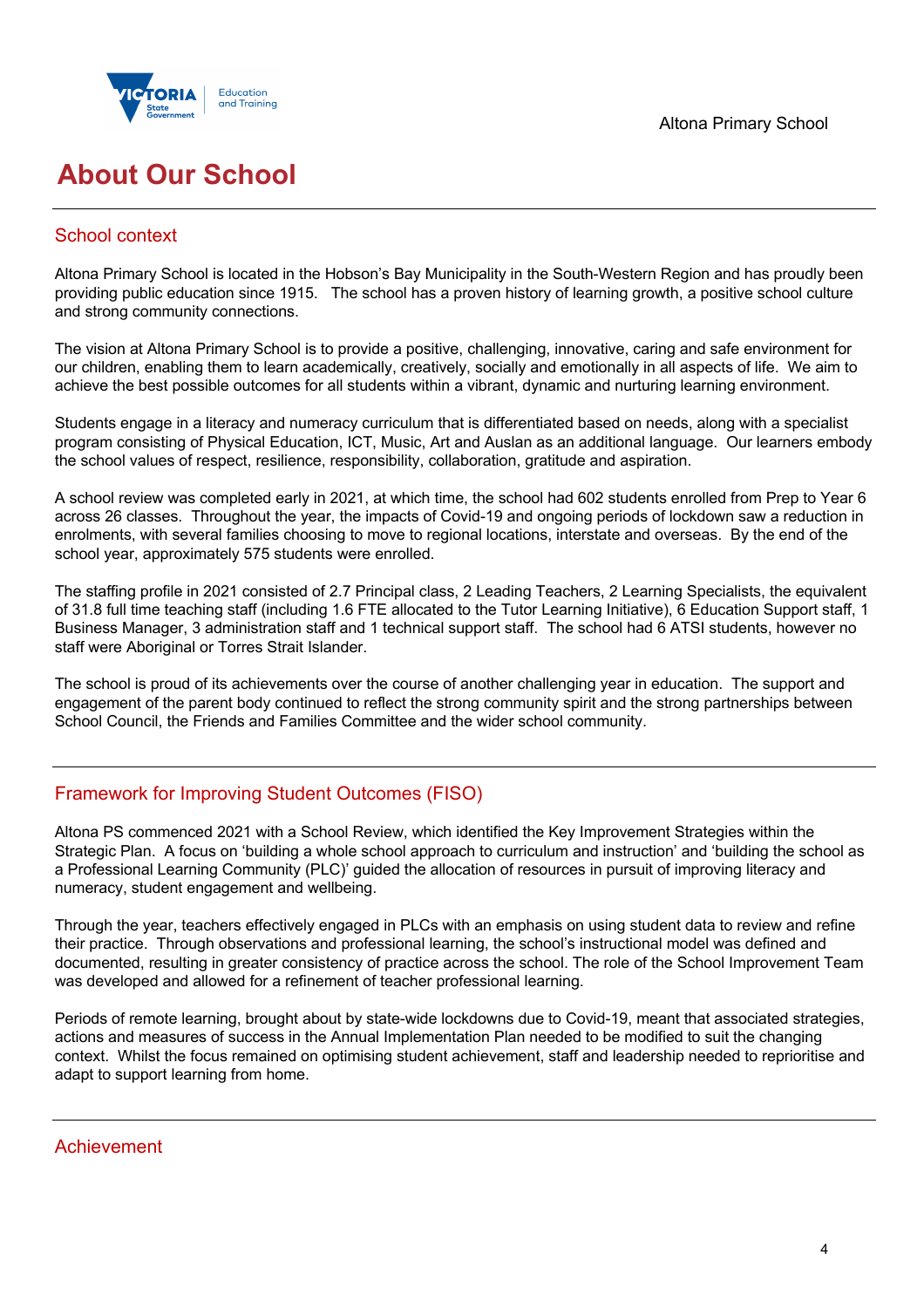

Achievement data shows pleasing progress towards the goals and targets within the school's strategic plan. Teacher judgement data for English shows 94.2% of students achieving at or above age expected standards. Similarly in Mathematics, 93.3% of students achieved at or above age expected standards. These results show performance above similar schools and stage averages.

Grade 3 NAPLAN results were well above similar schools and state averages with 94.8% of students achieving in the top three bands in Reading, and 88.3% in Numeracy.

Grade 5 NAPLAN results show 74.4% of students performing in the Top 3 bands in Reading and 66.2% in Numeracy. While these are below similar schools, they remained above state averages.

NAPLAN learning gain results show well above expected achievement in the High Gain measure, indicating above expected growth from Grade 3 to Grade 5 across all learning areas for students at Altona Primary School.

Overall, the school's performance in 2021 shifted from the performance group 'Renew' to 'Stretch' indicating that school performance is improving. With a focused approach through PLCs across the school, analysing student performance and identifying areas of need are prioritised to ensure teaching is targeted to student needs.

## Engagement

Students who had shown less than expected growth in 2020 engaged with the Tutor Learning Initiative in 2021. The learning outcomes were improved of students involved in this program. While some students continued to thrive with the remote delivery of instruction and show expected growth, others were more challenged by this approach and did not maintain expected growth. The school has tracked these students and will continue to monitor throughout 2022.

The return to school following remote learning was strategically planned with an analysis of what worked well in online learning, which then informed planning for school-based learning experiences. This ensured students were reengaged into a safe and supportive environment.

Student attendance and engagement with online content was monitored closely and followed up. Contact was made with all families, with at risk students being encouraged to attend onsite. Provisions were put in place to support these students with allocated staff, including members of the leadership team.

Opportunities to enact and encourage student voice and agency continued to be explored in 2021. Student Voice Leaders were appointed in all Grade 3-6 classes across the school and were able to come together across the year to consult on whole school initiatives.

## **Wellbeing**

Altona Primary School prides itself on providing a positive learning environment for all students, with wellbeing being a key focus. This continued to be prioritised for staff, students and their families over the 2021 school year, particularly with the challenges faced. At risk cohorts and individuals were identified and closely monitored on a shared database, including high ability, Koorie, PSD, Out of Home Care, and equity funded students.

In 2021, the school implemented a whole school approach to behaviour support. This included the introduction of a behaviour flow chart to support consistent approaches. By 'Living our Values' students were explicitly taught and rewarded for exhibiting these in the classroom, outside, online and in the community. Data from the Student Attitudes to School Survey shows improving results in the areas of 'Sense of Connectedness' and 'Management of Bullying', both measures above similar schools and state averages.

With another challenging year and enduring periods of lockdown, student and family wellbeing was at the forefront. Individual students and identified cohorts were connected with targeted support strategies or professionals, and DET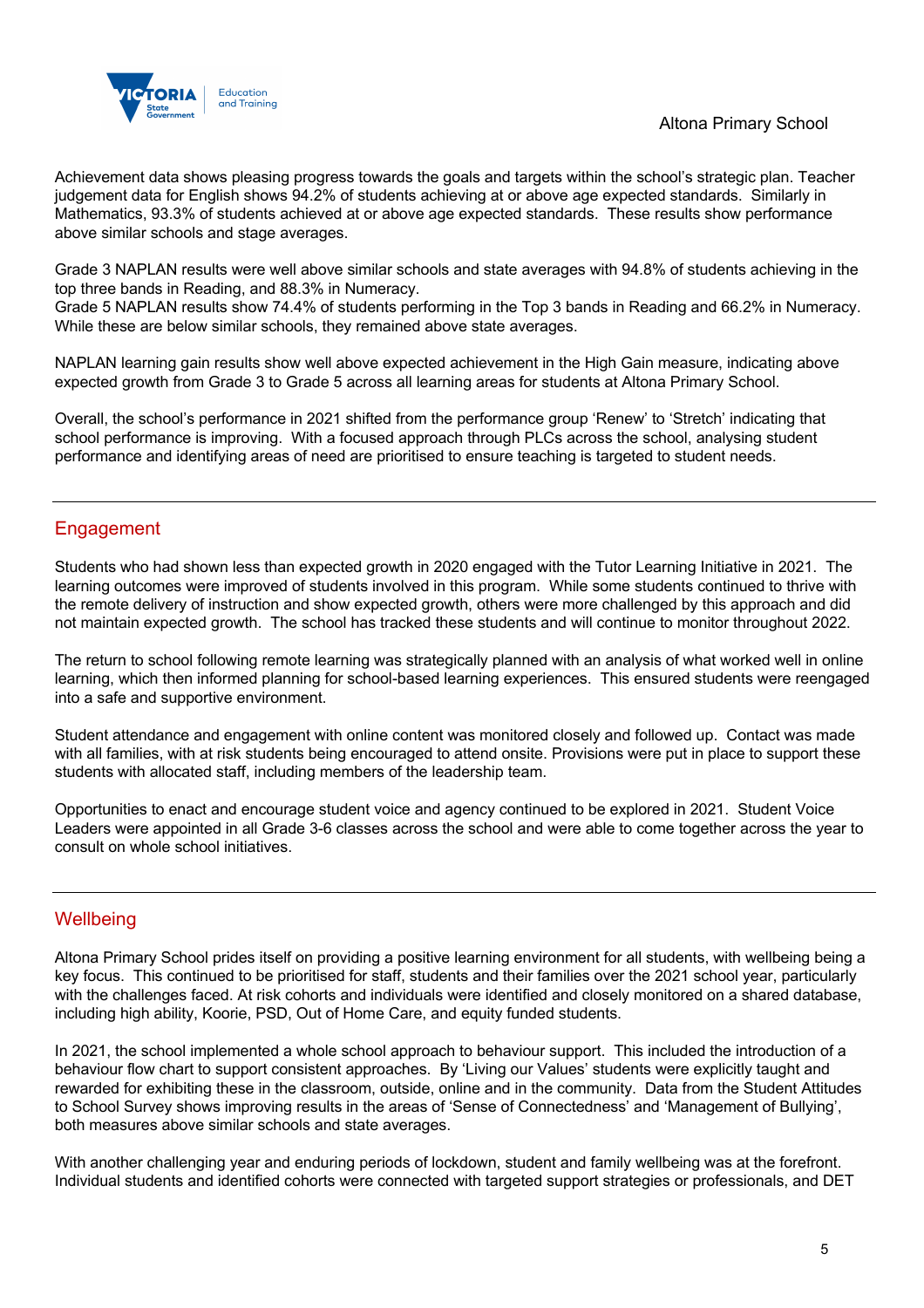

wellbeing staff and resources were utilised to support students, staff and families. While working in the remote space, staff wellbeing was supported through regular check-ins, reprioritised meeting agendas and connections with all available DET resources.

## Finance performance and position

Altona Primary School maintained a sound financial position in 2021 with the report showing an operating surplus of \$89,556. Careful management of staffing through the workforce plan ensured the school did not shift into a deficit in 2021. The level of experience of teaching staff and associated wages has required a strategic restructure of the leadership and specialist profile within the school for 2022 to enable us to effectively manage our budget into the future.

The development of the 2021-2024 Strategic Plan and the 2021 Annual Implementation Plan provided the framework for school council to allocate funds to support school programs and priorities. To support the improvement of literacy, additional funding was allocated to purchase sets of quality reading materials to enhance classroom libraries. Further funds were also allocated to purchase professional texts and learning materials for staff to support with mathematics planning.

Due to the impact of several periods of lockdown due to Covid-19, no significant school funded projects were undertaken with closures and disruption to industries. Funds were allocated to complete minor grounds projects, including fencing around the staff carpark, replacement of soft-fall mulch in all playgrounds and ongoing general maintenance works.

Fundraising efforts in 2021 were limited, however the School Council in partnership with the Friends and Families committee were able to adapt to provide experiences for families which resulted in some raised funds. These have been allocated to the enhancement of outdoor learning spaces and grounds projects in 2022.

> **For more detailed information regarding our school please visit our website at www.altonaps.vic.edu.au**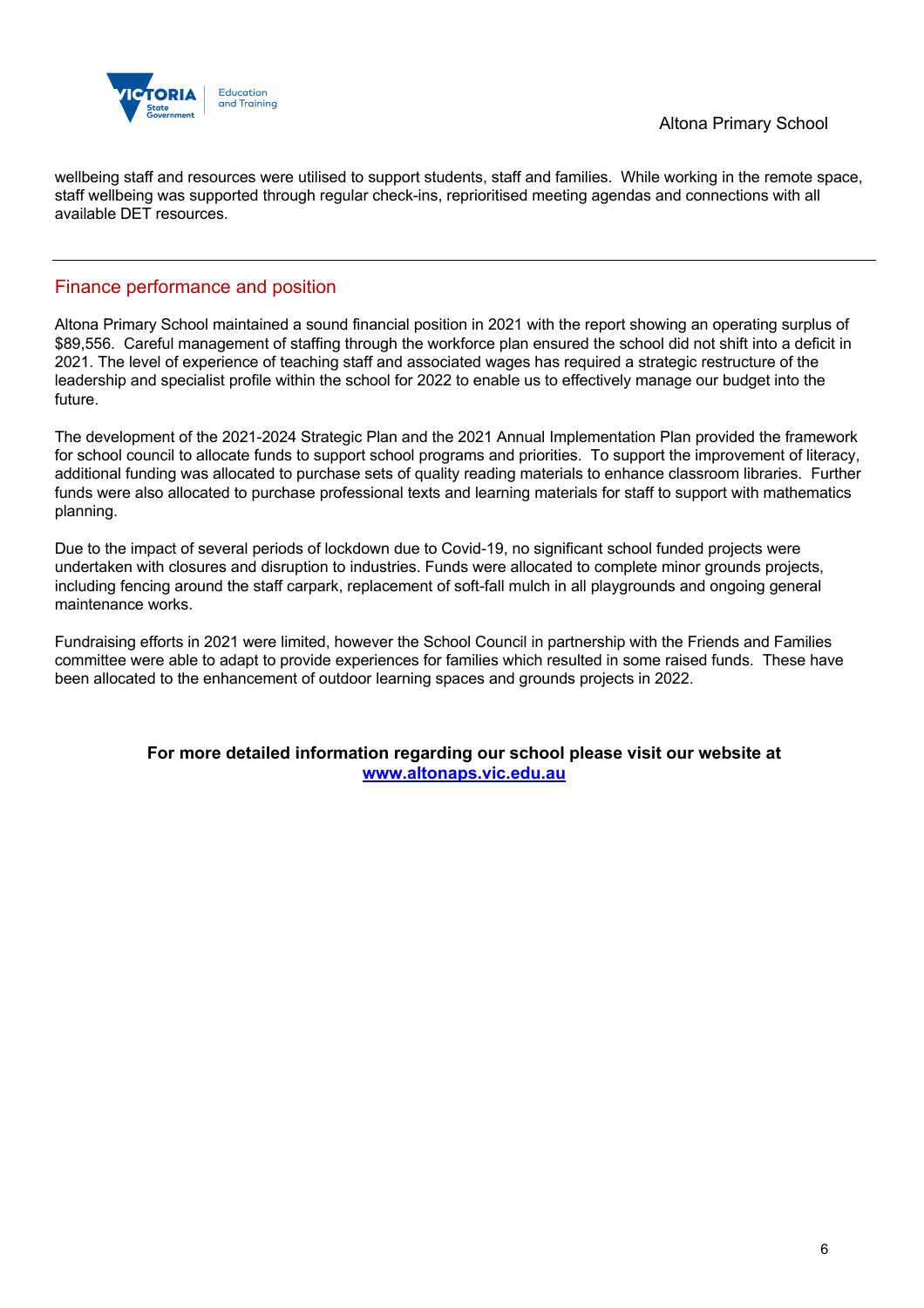

# **Performance Summary**

The Performance Summary for government schools provides an overview of how this school is contributing to the objectives of the Education State and how it compares to other Victorian government schools.

All schools work in partnership with their school community to improve outcomes for children and young people. Sharing this information with parents and the wider school community helps to support community engagement in student learning, a key priority of the Framework for Improving Student Outcomes.

Refer to the 'How to read the Annual Report' section for help on how to interpret this report.

## SCHOOL PROFILE

#### **Enrolment Profile**

A total of 602 students were enrolled at this school in 2021, 332 female and 270 male.

11 percent of students had English as an additional language and 1 percent were Aboriginal or Torres Strait Islander.

#### **Overall Socio-Economic Profile**

The overall school's socio-economic profile is based on the school's Student Family Occupation and Education index (SFOE).

SFOE is a measure of socio-educational disadvantage of a school, based on educational and employment characteristics of the parents/carers of students enrolled at the school. Possible SFOE band values are: Low, Low-Medium, Medium and High. A 'Low' band represents a low level of socio-educational disadvantage, a 'High' band represents a high level of socio-educational disadvantage.

This school's SFOE band value is: Low

#### **Parent Satisfaction Summary**

The percent endorsement by parents on their school satisfaction level, as reported in the annual Parent Opinion Survey.

Percent endorsement indicates the percent of positive responses (agree or strongly agree) from parents who responded to the survey.



#### **School Staff Survey**

The percent endorsement by staff on School Climate, as reported in the annual School Staff Survey.

Percent endorsement indicates the percent of positive responses (agree or strongly agree) from staff who responded to the survey. Data is suppressed for schools with three or less respondents to the survey for confidentiality reasons.

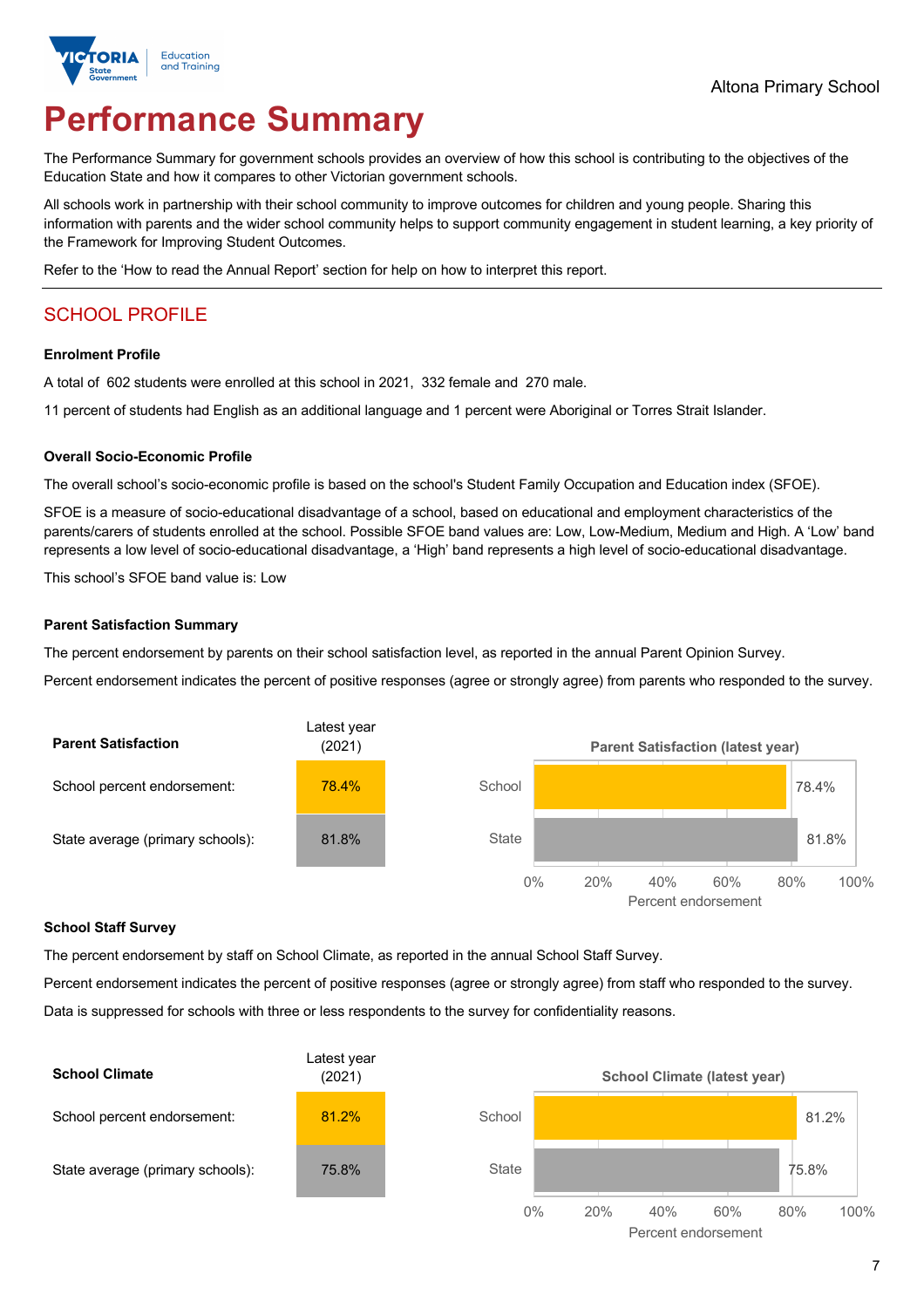

## ACHIEVEMENT

*Key: 'Similar Schools' are a group of Victorian government schools that are like this school, taking into account the school's socioeconomic background of students, the number of non-English speaking students and the size and location of the school.*

#### **Teacher Judgement of student achievement**

Percentage of students working at or above age expected standards in English and Mathematics.



Percent students at or above age expected level

| <b>Mathematics</b><br>Years Prep to 6                             | Latest year<br>(2021) |
|-------------------------------------------------------------------|-----------------------|
| School percent of students at or above age<br>expected standards: | 93.3%                 |
| Similar Schools average:                                          | 93.4%                 |
| State average:                                                    | 84.9%                 |

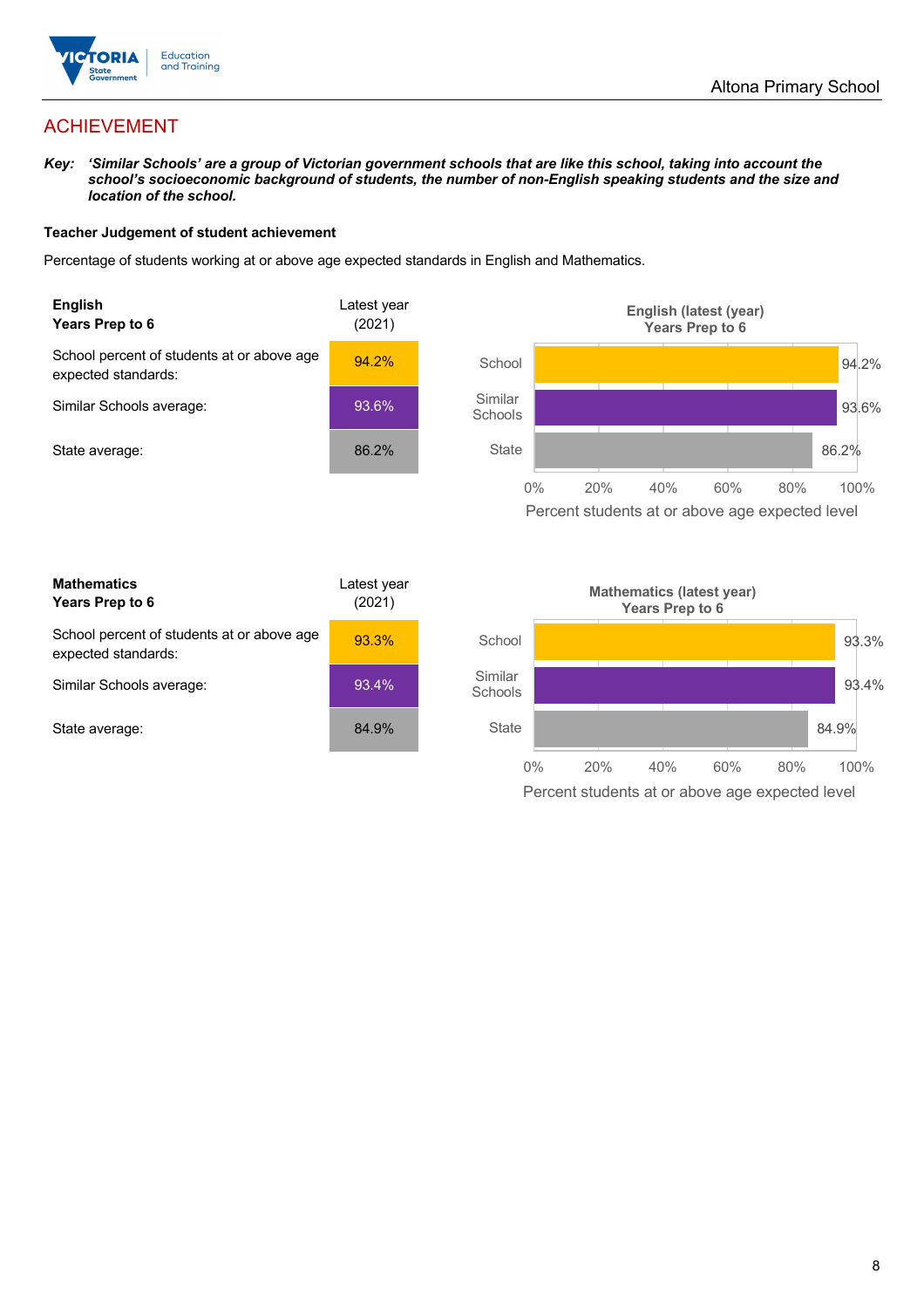

## ACHIEVEMENT (continued)

*Key: 'Similar Schools' are a group of Victorian government schools that are like this school, taking into account the school's socioeconomic background of students, the number of non-English speaking students and the size and location of the school.*

#### **NAPLAN**

Percentage of students in the top three bands of testing in NAPLAN.

Note: NAPLAN tests were not conducted in 2020, hence the 4-year average is the average of 2018, 2019 and 2021 data.

| <b>Reading</b><br>Year 3                          | Latest year<br>(2021) | 4-year<br>average |                    | <b>NAPLAN Reading (latest year)</b><br>Year <sub>3</sub>                   |
|---------------------------------------------------|-----------------------|-------------------|--------------------|----------------------------------------------------------------------------|
| School percent of students in<br>top three bands: | 94.8%                 | 89.3%             | School             | 94.8%                                                                      |
| Similar Schools average:                          | 88.2%                 | 87.2%             | Similar<br>Schools | 88.2%                                                                      |
| State average:                                    | 76.9%                 | 76.5%             | <b>State</b>       | 76.9%                                                                      |
|                                                   |                       |                   | $0\%$              | 20%<br>40%<br>60%<br>100%<br>80%<br>Percent of students in top three bands |
| Reading<br>Year 5                                 | Latest year<br>(2021) | 4-year<br>average |                    | <b>NAPLAN Reading (latest year)</b><br>Year 5                              |
| School percent of students in<br>top three bands: | 74.4%                 | 73.5%             | School             | 74.4%                                                                      |
| Similar Schools average:                          | 82.0%                 | 79.4%             | Similar<br>Schools | 82.0%                                                                      |
| State average:                                    | 70.4%                 | 67.7%             | <b>State</b>       | 70.4%                                                                      |
|                                                   |                       |                   | $0\%$              | 20%<br>40%<br>60%<br>80%<br>100%<br>Percent of students in top three bands |
| <b>Numeracy</b><br>Year <sub>3</sub>              | Latest year<br>(2021) | 4-year<br>average |                    | <b>NAPLAN Numeracy (latest year)</b><br>Year <sub>3</sub>                  |
| School percent of students in<br>top three bands: | 88.3%                 | 78.8%             | School             | 88.3%                                                                      |
| Similar Schools average:                          | 80.1%                 | 81.6%             | Similar<br>Schools | 80.1%                                                                      |
| State average:                                    | 67.6%                 | 69.1%             | <b>State</b>       | 67.6%                                                                      |
|                                                   |                       |                   | $0\%$              | 20%<br>40%<br>60%<br>80%<br>100%<br>Percent of students in top three bands |
| <b>Numeracy</b><br>Year 5                         | Latest year<br>(2021) | 4-year<br>average |                    | <b>NAPLAN Numeracy (latest year)</b><br>Year 5                             |
| School percent of students in<br>top three bands: | 66.2%                 | 66.5%             | School             | 66.2%                                                                      |
| Similar Schools average:                          | 74.7%                 | 72.9%             | Similar<br>Schools | 74.7%                                                                      |
| State average:                                    | 61.6%                 | 60.0%             | <b>State</b>       | 61.6%                                                                      |
|                                                   |                       |                   | $0\%$              | 20%<br>40%<br>60%<br>80%<br>100%                                           |

Percent of students in top three bands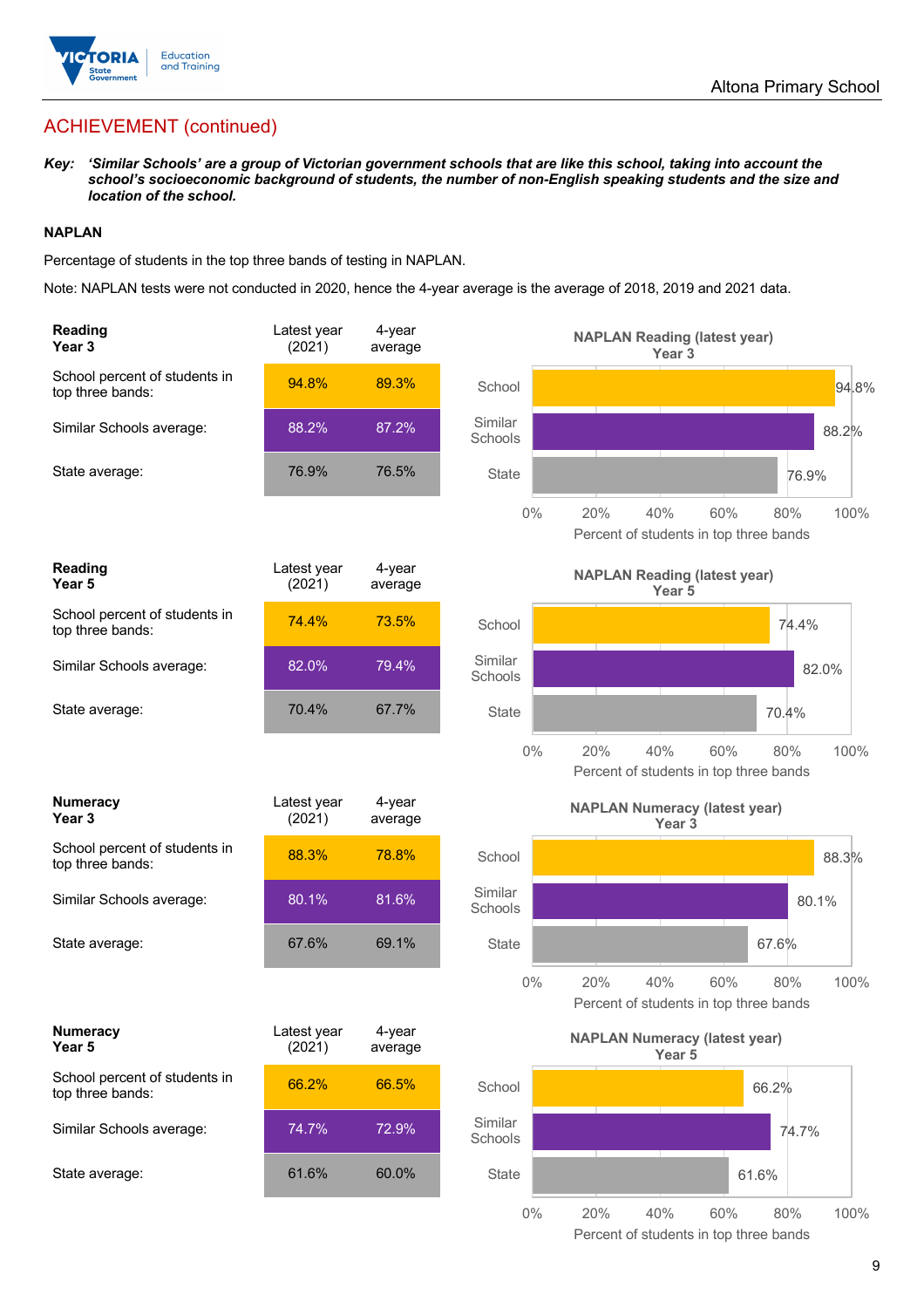

## ACHIEVEMENT (continued)

#### **NAPLAN Learning Gain**

NAPLAN learning gain is determined by comparing a student's current year result relative to the results of all 'similar' Victorian students (i.e., students in all sectors in the same year level who had the same score two years prior). If the current year result is in the top 25 percent, their gain level is categorised as 'High'; middle 50 percent is 'Medium'; bottom 25 percent is 'Low'.

#### **Learning Gain Year 3 (2019) to Year 5 (2021)**



**Nation Common Digital Medium Gain** Digh Gain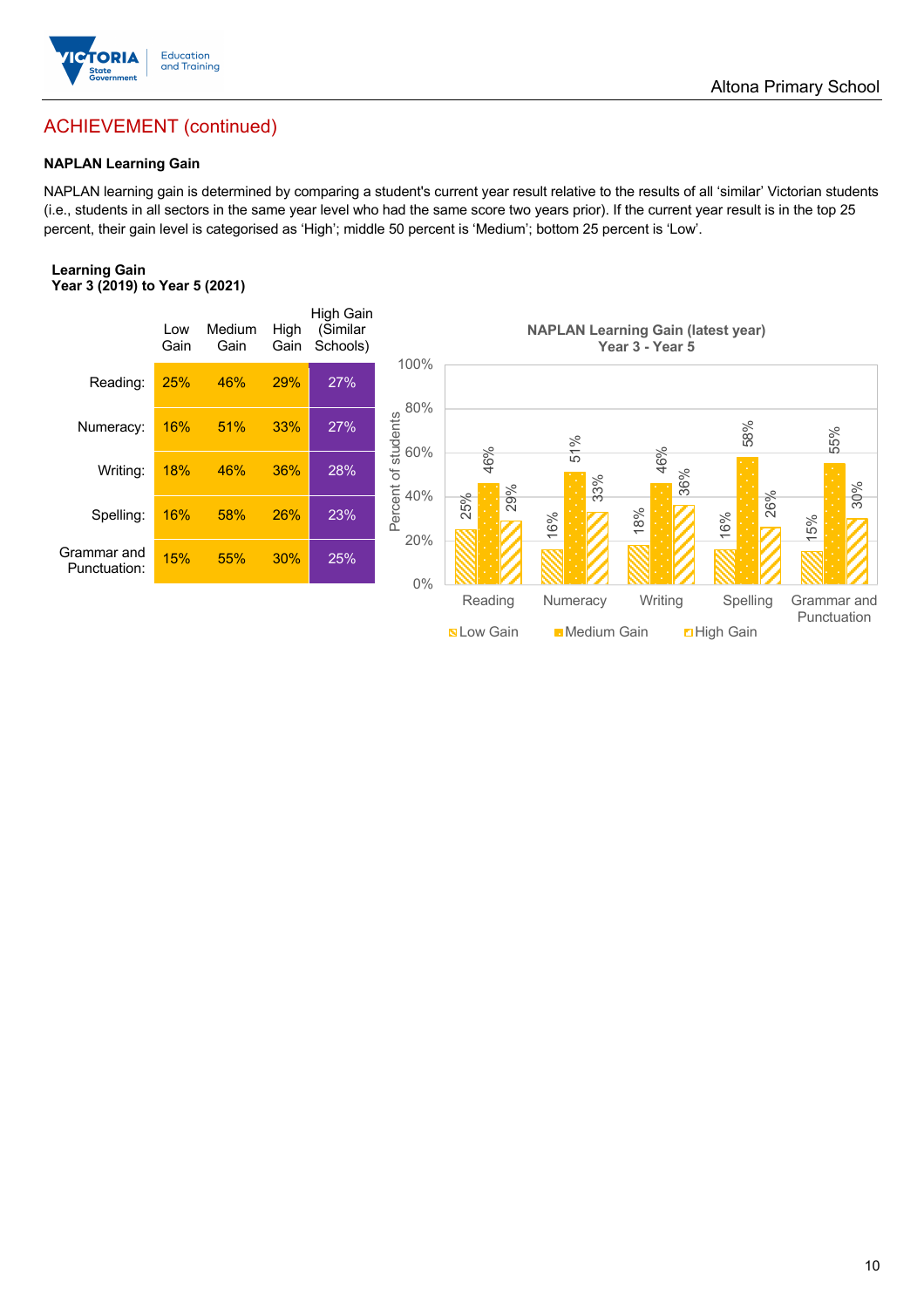

## ENGAGEMENT

*Key: 'Similar Schools' are a group of Victorian government schools that are like this school, taking into account the school's socioeconomic background of students, the number of non-English speaking students and the size and location of the school.*

#### **Average Number of Student Absence Days**

Absence from school can impact on students' learning. Common reasons for non-attendance include illness and extended family holidays. Absence and attendance data in 2020 and 2021 may have been influenced by COVID-19.



#### **Attendance Rate (latest year)**

|                                             | Prep | Year 1 | Year 2 | Year 3 | Year 4 | Year 5 | Year 6 |
|---------------------------------------------|------|--------|--------|--------|--------|--------|--------|
| Attendance Rate by year level<br>$(2021)$ : | 89%  | 93%    | 93%    | 95%    | 93%    | 92%    | 93%    |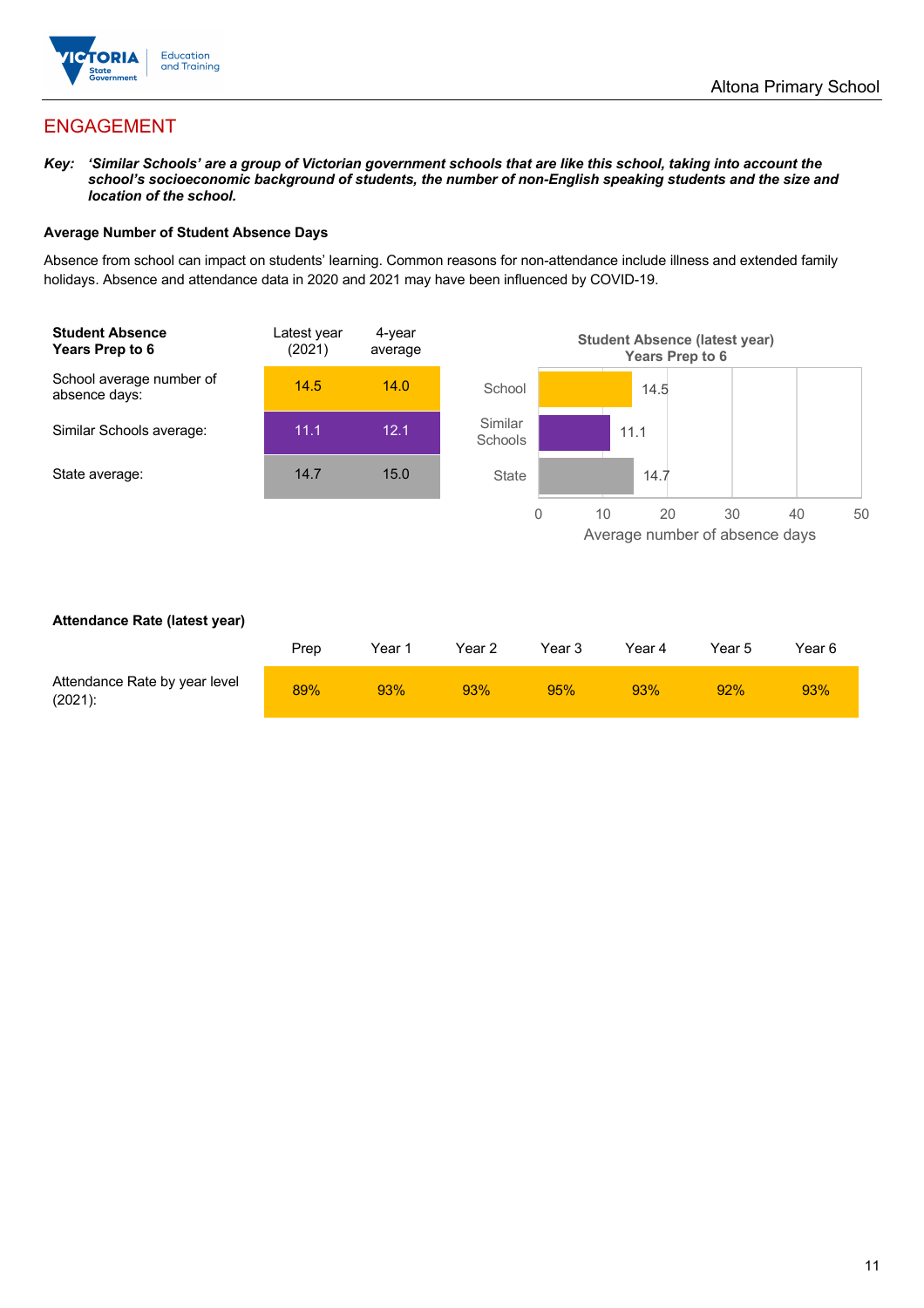

## **WELLBEING**

*Key: 'Similar Schools' are a group of Victorian government schools that are like this school, taking into account the*  school's socioeconomic background of students, the number of non-English speaking students and the size and *location of the school.*

#### **Student Attitudes to School – Sense of Connectedness**

The percent endorsement on Sense of Connectedness factor, as reported in the Attitudes to School Survey completed annually by Victorian government school students, indicates the percent of positive responses (agree or strongly agree).



*Due to lower participation rates, differences in the timing of the survey/length of survey period and the general impact of Covid19 across 2020 and 2021, data are often not comparable with previous years or within similar school groups. Care should be taken when interpreting these results.*



#### **Student Attitudes to School – Management of Bullying**

The percent endorsement on Management of Bullying factor, as reported in the Attitudes to School Survey completed annually by Victorian government school students, indicates the percent of positive responses (agree or strongly agree).

| <b>Management of Bullying</b><br>Years 4 to 6 | Latest year<br>(2021) | 4-year<br>average |  |
|-----------------------------------------------|-----------------------|-------------------|--|
| School percent endorsement:                   | 80.8%                 | 82.1%             |  |
| Similar Schools average:                      | 77.5%                 | 79.2%             |  |
| State average:                                | 78.4%                 | 79.7%             |  |

*Due to lower participation rates, differences in the timing of the survey/length of survey period and the general impact of Covid19 across 2020 and 2021, data are often not comparable with previous years or within similar school groups. Care should be taken when interpreting these results.*

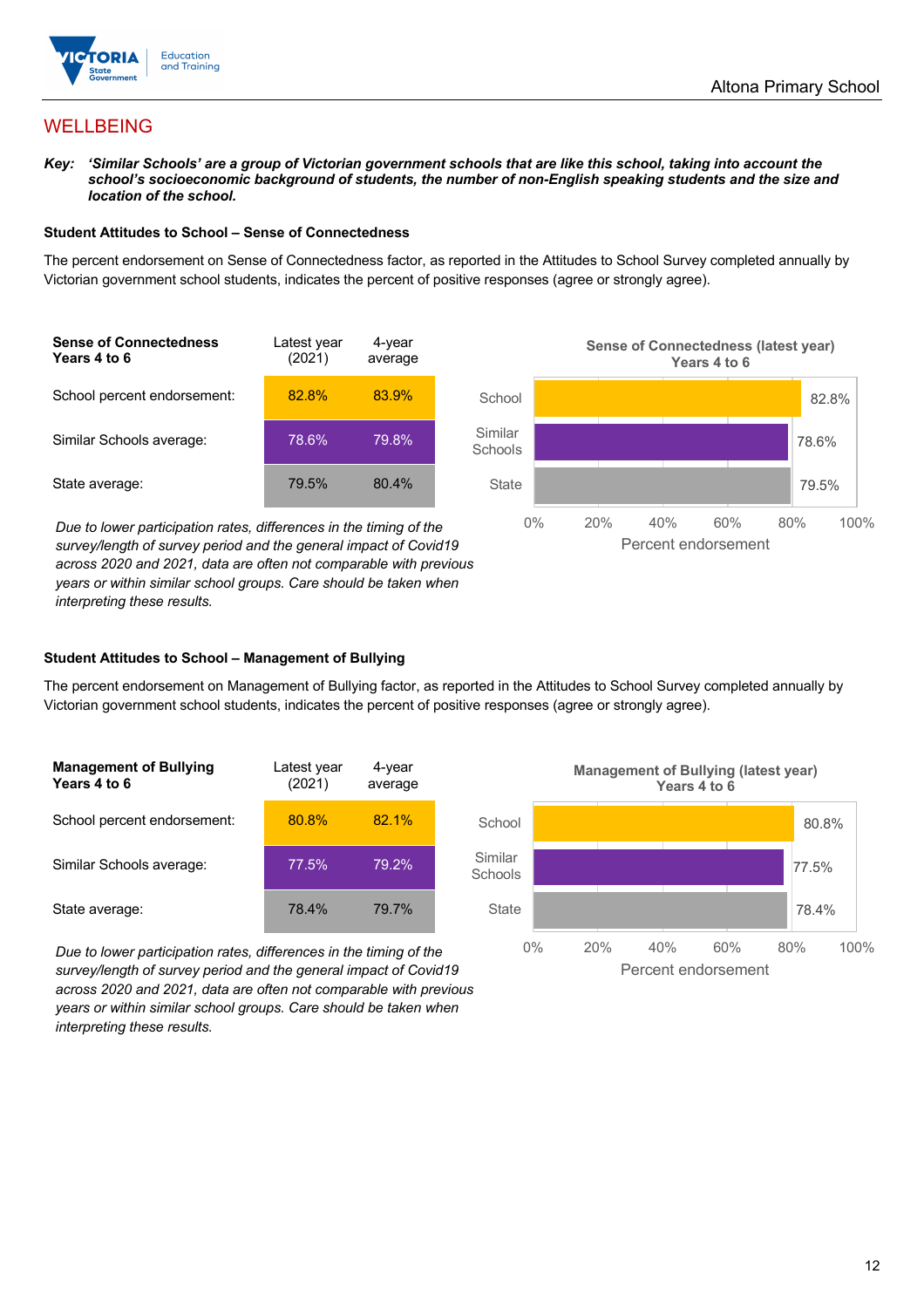

# **Financial Performance and Position**

FINANCIAL PERFORMANCE - OPERATING STATEMENT SUMMARY FOR THE YEAR ENDING 31 DECEMBER, 2021

| <b>Revenue</b>                  | <b>Actual</b> |
|---------------------------------|---------------|
| <b>Student Resource Package</b> | \$4,824,739   |
| Government Provided DET Grants  | \$431,109     |
| Government Grants Commonwealth  | \$4,850       |
| <b>Government Grants State</b>  | \$1,459       |
| <b>Revenue Other</b>            | \$5,097       |
| <b>Locally Raised Funds</b>     | \$340,573     |
| <b>Capital Grants</b>           | \$0           |
| <b>Total Operating Revenue</b>  | \$5,607,827   |

| Equity $1$                                          | <b>Actual</b> |
|-----------------------------------------------------|---------------|
| Equity (Social Disadvantage)                        | \$29,960      |
| Equity (Catch Up)                                   | \$0           |
| <b>Transition Funding</b>                           | \$0           |
| Equity (Social Disadvantage - Extraordinary Growth) | \$0           |
| <b>Equity Total</b>                                 | \$29.960      |

| <b>Expenditure</b>                    | <b>Actual</b> |
|---------------------------------------|---------------|
| Student Resource Package <sup>2</sup> | \$4,822,077   |
| Adjustments                           | \$0           |
| <b>Books &amp; Publications</b>       | \$26,894      |
| Camps/Excursions/Activities           | \$117,339     |
| <b>Communication Costs</b>            | \$4,786       |
| Consumables                           | \$86,898      |
| Miscellaneous Expense <sup>3</sup>    | \$18,405      |
| <b>Professional Development</b>       | \$9,455       |
| Equipment/Maintenance/Hire            | \$83,954      |
| <b>Property Services</b>              | \$47,122      |
| Salaries & Allowances <sup>4</sup>    | \$83,624      |
| <b>Support Services</b>               | \$140,859     |
| Trading & Fundraising                 | \$30,633      |
| <b>Motor Vehicle Expenses</b>         | \$0           |
| Travel & Subsistence                  | \$0           |
| <b>Utilities</b>                      | \$46,224      |
| <b>Total Operating Expenditure</b>    | \$5,518,271   |
| <b>Net Operating Surplus/-Deficit</b> | \$89,556      |
| <b>Asset Acquisitions</b>             | \$8,130       |

(1) The equity funding reported above is a subset of the overall revenue reported by the school.

(2) Student Resource Package Expenditure figures are as of 24 Feb 2022 and are subject to change during the reconciliation process.

(3) Miscellaneous Expenses include bank charges, administration expenses, insurance and taxation charges.

(4) Salaries and Allowances refers to school-level payroll.